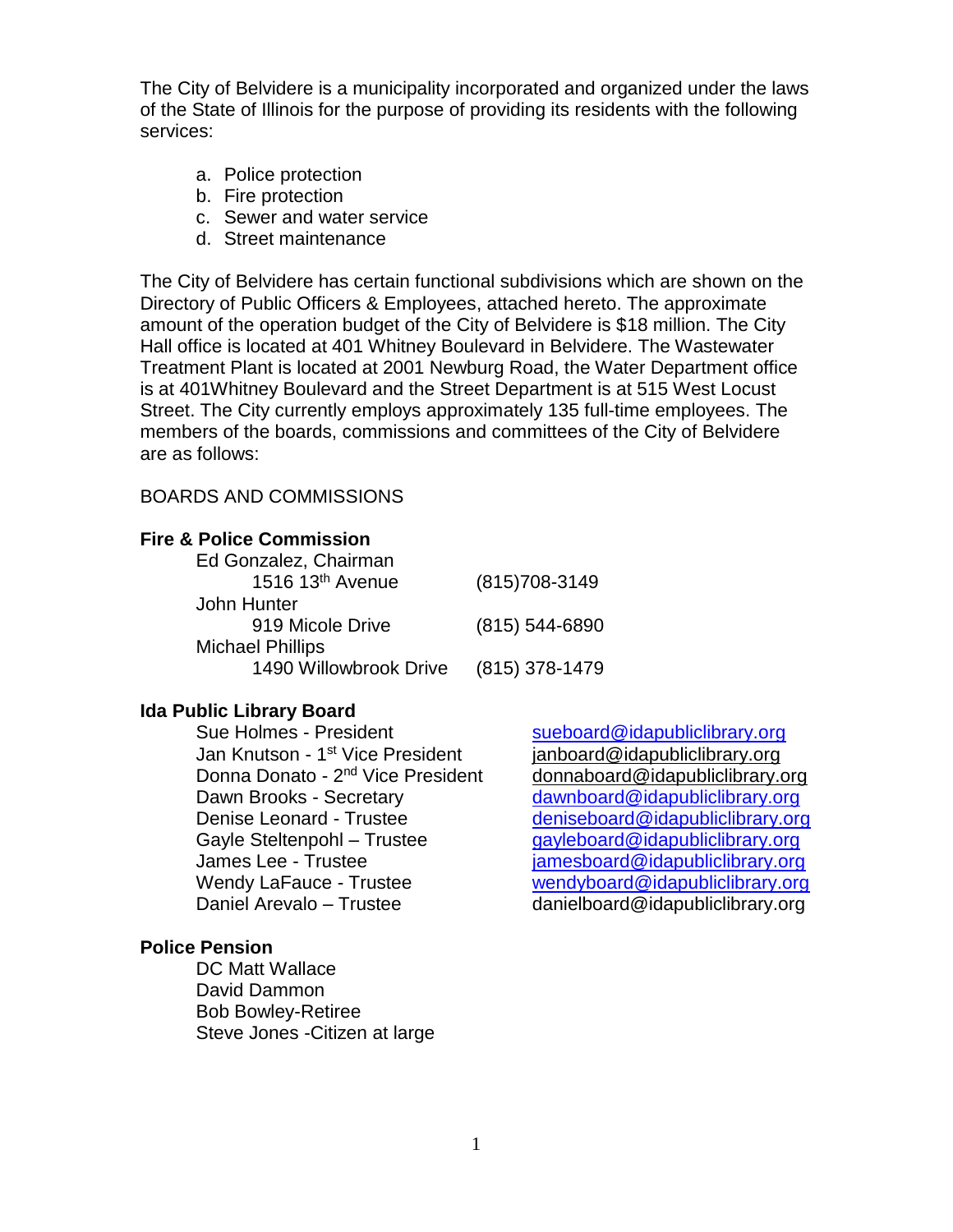### **Planning & Zoning Commission**

Carl Gnewuch, CHM 515 Carpenter Street Belvidere, IL 61008 (248)840-8458

Alissa Maher, VCHM 107 West 4<sup>th</sup> Street Belvidere, IL 61008

Andrew Racz 1716  $8^{th}$  Ave. Belvidere, IL 61008 (815)544-9496

Paul Engelman 647 Clarksen Drive Belvidere, IL 61008 (815)262-8922

Robert Cantrell 624 East 5<sup>th</sup> Street Belvidere, IL 61008 (815)979-5766

Art Hyland 513 West 5<sup>th</sup> Street Belvidere, IL 61008 (815)547-5233

#### **Community Development Department**

401 Whitney Blvd. Ste. 400 Belvidere, IL 61008 815-547-7177

#### **Fire Pension Board**

Shawn Schadle President Chris Letourneau Terry Foust Jack Barnes

#### **Community Building Complex Committee of Boone County** City appointment-Bob Bowley & Bonnie Beck

**Boone County Council on Aging** City Appointment -Alderman Clayton Stevens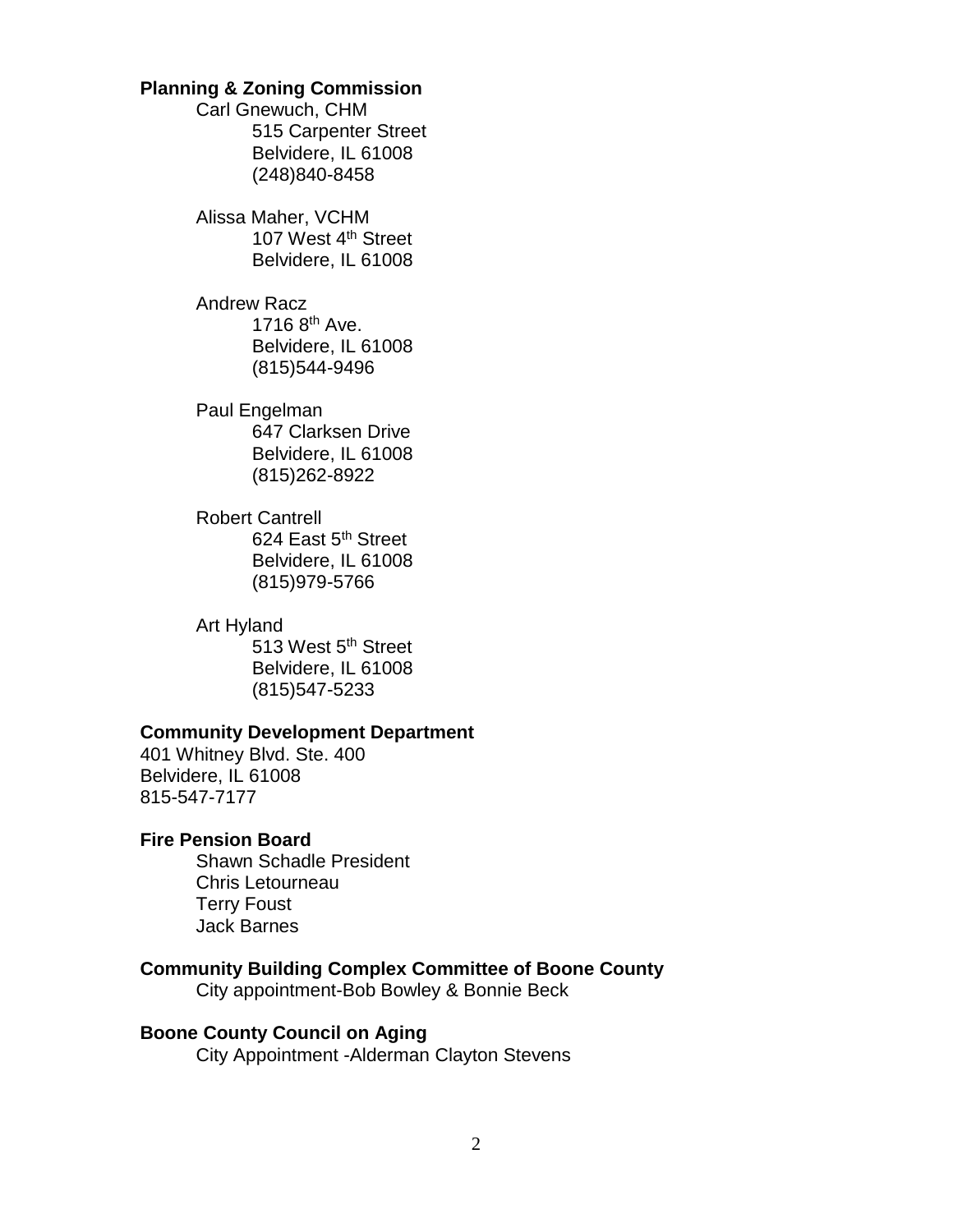# **Historic Preservation Commission**

|              | David Kummerow- Chair<br>127 West Locust St.<br>Belvidere, IL 61008           | (815) 298-5180 |
|--------------|-------------------------------------------------------------------------------|----------------|
|              | Claudia Colla - Vice Chair<br>628 Buchanan Street<br>Belvidere, IL 61008      | (414) 366-7567 |
|              | <b>Lisa Kummerow</b><br>127 West Locust St.<br>Belvidere, IL 61008            | (815) 298-5844 |
|              | Sonya Dobberfuhl<br>1938 Derby Lane<br>Belvidere, IL 61008                    | (708) 539-8536 |
|              | Alexandra Omiotek<br>401 E. Lincoln<br>Belvidere, IL 61008                    | (630) 457-7421 |
| David Larson | 419 South State Street<br>Belvidere, IL 61008                                 | (815) 544-4430 |
|              | Gina DelRose (staff, Planner)<br>401 Whitney Blvd.<br>Belvidere, IL 61008     | (815) 547-7177 |
|              | Mayor Clinton Morris (ex-officio)<br>401 Whitney Blvd.<br>Belvidere, IL 61008 | (815) 544-2612 |